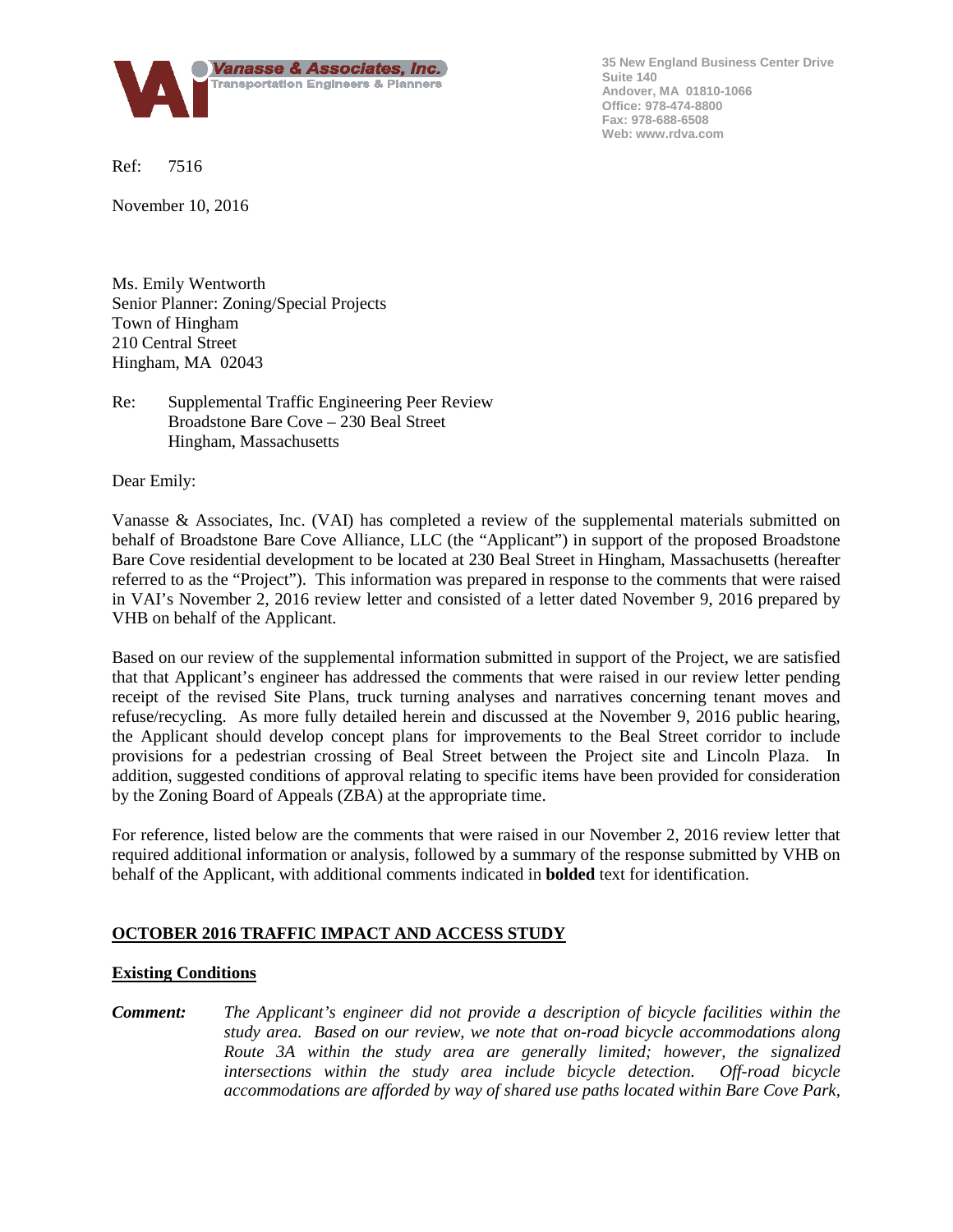Ms. Emily Wentworth November 10, 2016 Page 2 of 10

> *the Back River Wildlife Sanctuary, the Stodders Neck recreation area and along the waterfront area in the northern portion of the Hingham Shipyard. In addition, Sgt. William B. Terry Drive and Beal Street provide sufficient width to support on-road bicycle travel in a shared traveled-way condition.[1](#page-1-0) These accommodations serve to link the Project site to the Lincoln Plaza, the Hingham Shipyard, the shared-use paths within Bare Cove Park and the Back River Wildlife Sanctuary, and also afford bicycle access to the Massachusetts Bay Transportation Authority (MBTA) West Hingham Commuter Rail Station and MBTA bus and Commuter Boat services that are available in the Hingham Shipyard.*

*Response:* The Applicant's engineer confirmed the description of existing bicycle facilities and accommodations within the study area, and stated that bicycle accommodations have been integrated into the Project. In addition, it was stated that the Applicant would work with the Town to provide shared-use bicycle markings ("sharrows") along Beal Street between the Project site driveway and Fottler Road. **No further response required.**

> *To the extent that the ZBA is inclined to act favorably on the Application, it is suggested that the Applicant's commitment to provide bicycle accommodations along Beal Street be included as a condition of the Comprehensive Permit.*

### **Future Conditions**

### **No-Build Conditions**

- *Comment: We note that the Applicant's engineer did not include a discussion of the planned roadway, intersection and traffic control improvements that were included in the Comprehensive Permit Decision that was issued for the Avalon Hingham Shipyard II project in this section of the report and, instead, listed the improvements in the "Mitigations & Conclusions" section. It is customary to reflect the mitigation commitments that are associated with a specific development proposal by others in the No-Build condition traffic volumes (to the extent that the mitigation alters traffic patterns) and analyses to correspond to the conditions that include the specific development proposal. This allows for the establishment of baseline traffic volumes and operating conditions on the future transportation infrastructure prior to the introduction of Project-related traffic in order to determine if additional or modified improvements are required to accommodate the Project. That being said, we would expect that the extent of the additional improvements along the Route 3A corridor would be limited to the development of an optimal traffic signal timing, phasing and coordination plan.*
- *Response:* The Applicant's engineer stated that the planned improvements associated with the Avalon Hingham Shipyard II project were either outside of the study area that was assessed in the October 2016 TIAS or that the inclusion of the improvements would not materially impact the results of the traffic operations analysis that was presented therein. In addition, the Applicant's engineer stated that the Applicant would commit to the

<span id="page-1-0"></span><sup>|&</sup>lt;br>|<br>| <sup>1</sup>A minimum combined travel lane and paved shoulder width of 14-feet is required to support bicycle travel in a shared travelledway condition.

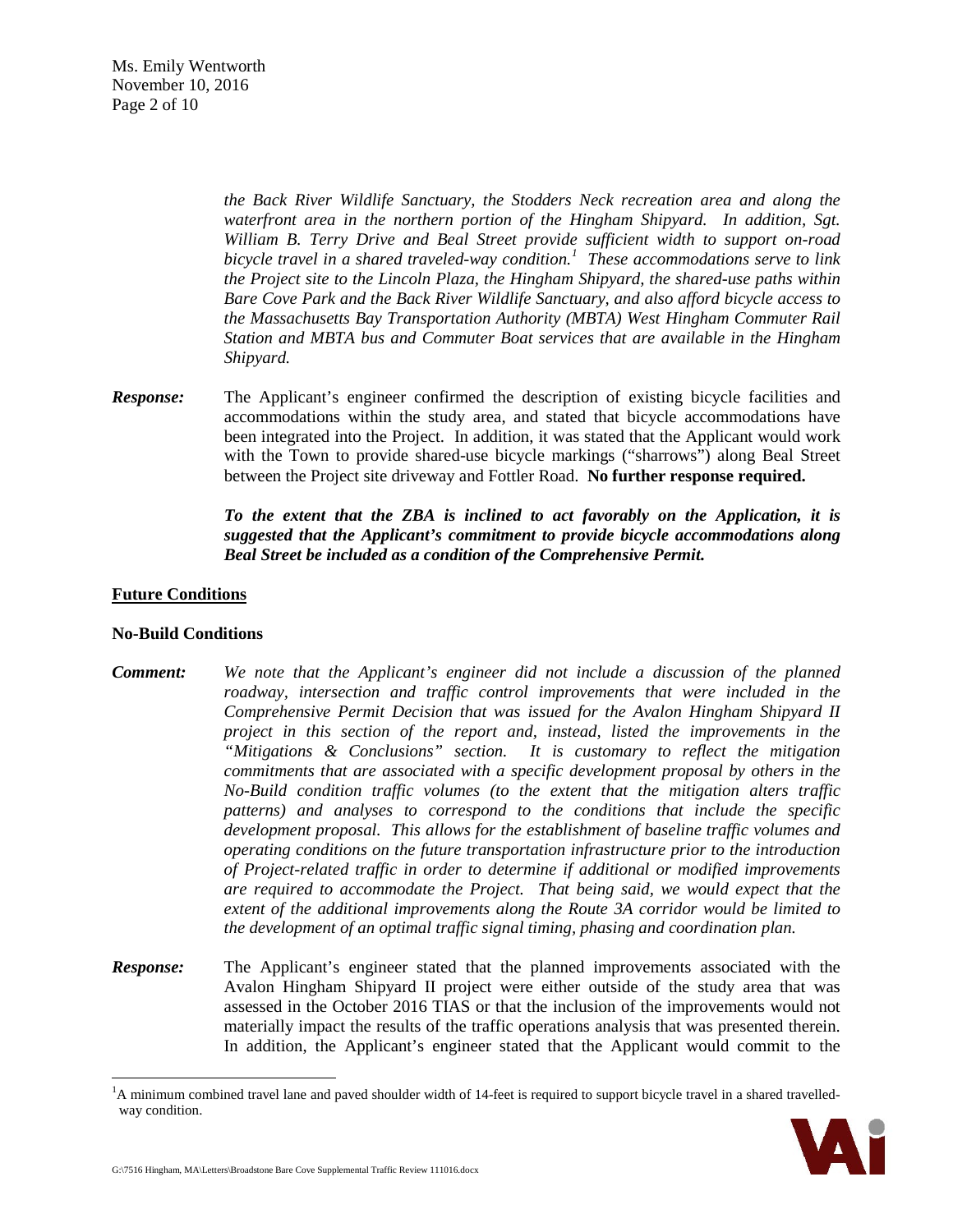Ms. Emily Wentworth November 10, 2016 Page 3 of 10

> implementation of a post-occupancy traffic monitoring effort that would include recommendations for the adjustment of the traffic signal timing at three (3) locations as necessary to improve operating conditions.**No further response required.**

> *To the extent that the ZBA is inclined to act favorably on the Application, it is suggested that the implementation of a post occupancy traffic monitoring program similar to that included as a part of the Comprehensive Permit Decision issued for the Avalon Hingham Shipyard II project be included as a condition of the Comprehensive Permit for the Project. At a minimum, the monitoring program should include the intersections of Beal Street at the Project site driveway, Beal Street at Sgt. William B. Terry Drive, Lincoln Street (Route 3A) at Sgt. William B. Terry Drive and Shipyard Drive West and Route 3A at HMS Essington Drive and Lincoln Plaza Driveway, and should include an evaluation of the yellow and all-read clearance intervals and pedestrian crossing times (initiation ("walk") and clearance times).*

### **Traffic Operations Analysis**

- *Comment: As stated previously, it is surmised that inclusion of the committed transportation infrastructure improvements that are associated with the Avalon Hingham Shipyard II project in the traffic operations analyses would have indicated slightly improved operating conditions at the study area intersections from those that are reflected in the October 2016 TIAS, particularly along the Route 3A corridor.*
- *Response:* This comment was acknowledged by the Applicant's engineer as stated previously. **No further response required.**

#### **Sight Distance**

- *Comment: An evaluation of sight distances at the Project site driveway intersection with Beal Street was not provided by the Applicant's engineer and is necessary in order to demonstrate that safe access can be provided to the Project site. The measurements should be completed in accordance with American Association of State Highway and Transportation Officials (AASHTO)[2](#page-2-0) standards and based on the measured 85th percentile vehicle travel speed along Beal Street (approximately 35 mph). In addition, the Applicant's engineer should add the sight triangles for the Project site driveway to the Site Plans (discussion follows).*
- *Response:* The Applicant's engineer provided sight distance measurements for the Project site driveway intersection with Beal Street which were completed in accordance with the requisite standards and using the measured 85<sup>th</sup> percentile vehicle travel speeds along Beal Street (between 34 and 37 mph). Based on these measurements, the Applicant's engineer has indicated that lines of sight at the Project site driveway intersection exceed 430 feet where a minimum sight distance of 268 feet is required for safe operation based on the appropriate approach speed along Beal Street. **No further response required.**

<span id="page-2-0"></span> $\frac{1}{2}$ *A Policy on Geometric Design of Highway and Streets,* 6th Edition; American Association of State Highway and Transportation Officials (AASHTO); Washington D.C.; 2011.

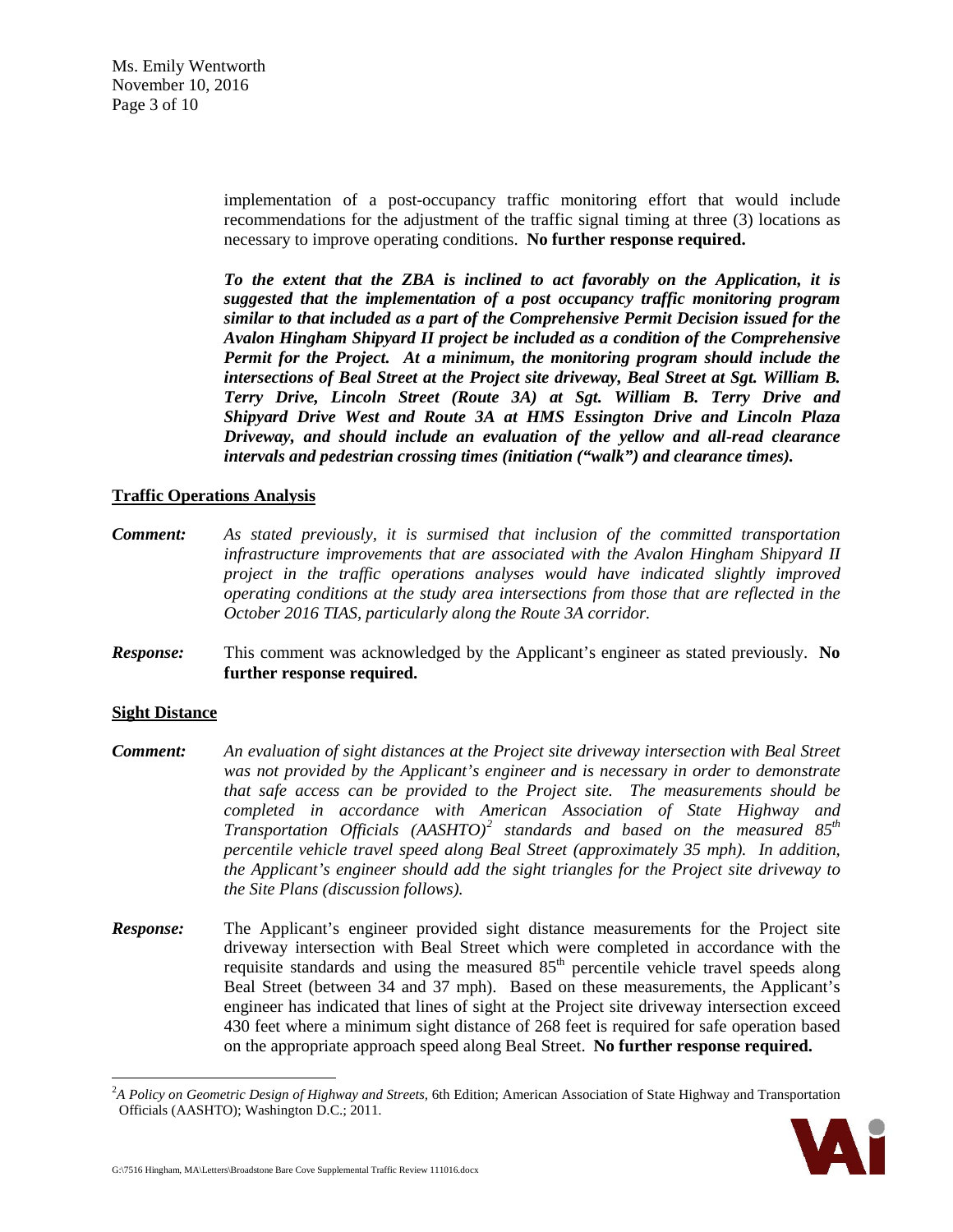### **Recommendations**

- *Comment 1: Internal to the Project site, roadways and circulating aisles should be a minimum of 22-feet in width for two-way travel and a minimum of 20-feet in width for one-way travel, or as required to accommodate fire truck turning maneuvers pursuant to the requirements of NFPA® 1.[3](#page-3-0)*
- *Response:* The final Site Plans will incorporate this comment. **No further response required.**
- *Comment 2: Vehicles exiting the Project site should be placed under STOP-sign control with a marked STOP-line provided.*
- *Response:* The final Site Plans will incorporate this comment. **No further response required.**
- *Comment 3: Where perpendicular parking is proposed, the travel aisle adjacent to the parking shall be a minimum of 23-feet in width in order to accommodate parking maneuvers.*
- *Response:* The final Site Plans will incorporate this comment. **No further response required.**
- *Comment 4: Fire lanes and/or emergency vehicle access roads should be a minimum of 20-feet in width as required pursuant to NFPA® 1.*
- *Response:* The final Site Plans will incorporate this comment. **No further response required.**
- *Comment 5: All Signs and pavement markings to be installed within the Project site shall conform to the applicable specifications of the Manual on Uniform Traffic Control Devices (MUTCD).[4](#page-3-1) This note should be added to the Site Plans.*
- *Response:* The final Site Plans will incorporate this comment. **No further response required.**
- *Comment 6: Snow windrows within the sight triangle areas of the Project site driveway shall be promptly removed where such accumulations would exceed 2.5-feet in height.*
- *Response:* The final Site Plans will incorporate this comment. **No further response required.**
- *Comment 7: Weather protected bicycle storage should be provided in secure areas within the parking garage of each building.*
- *Response:* The final Site Plans will incorporate this comment and will note the location and quantity of bicycle parking for each building. **No further response required.**

<span id="page-3-0"></span> <sup>3</sup> *National Fire Protection Association (NFPA)® 1, Fire Code*, Seventh Edition; NFPA; Quincy, Massachusetts; 2015; as amended per 527 CMR.

<span id="page-3-1"></span><sup>4</sup> *Manual on Uniform Traffic Control Devices* (MUTCD); Federal Highway Administration; Washington, DC; 2009.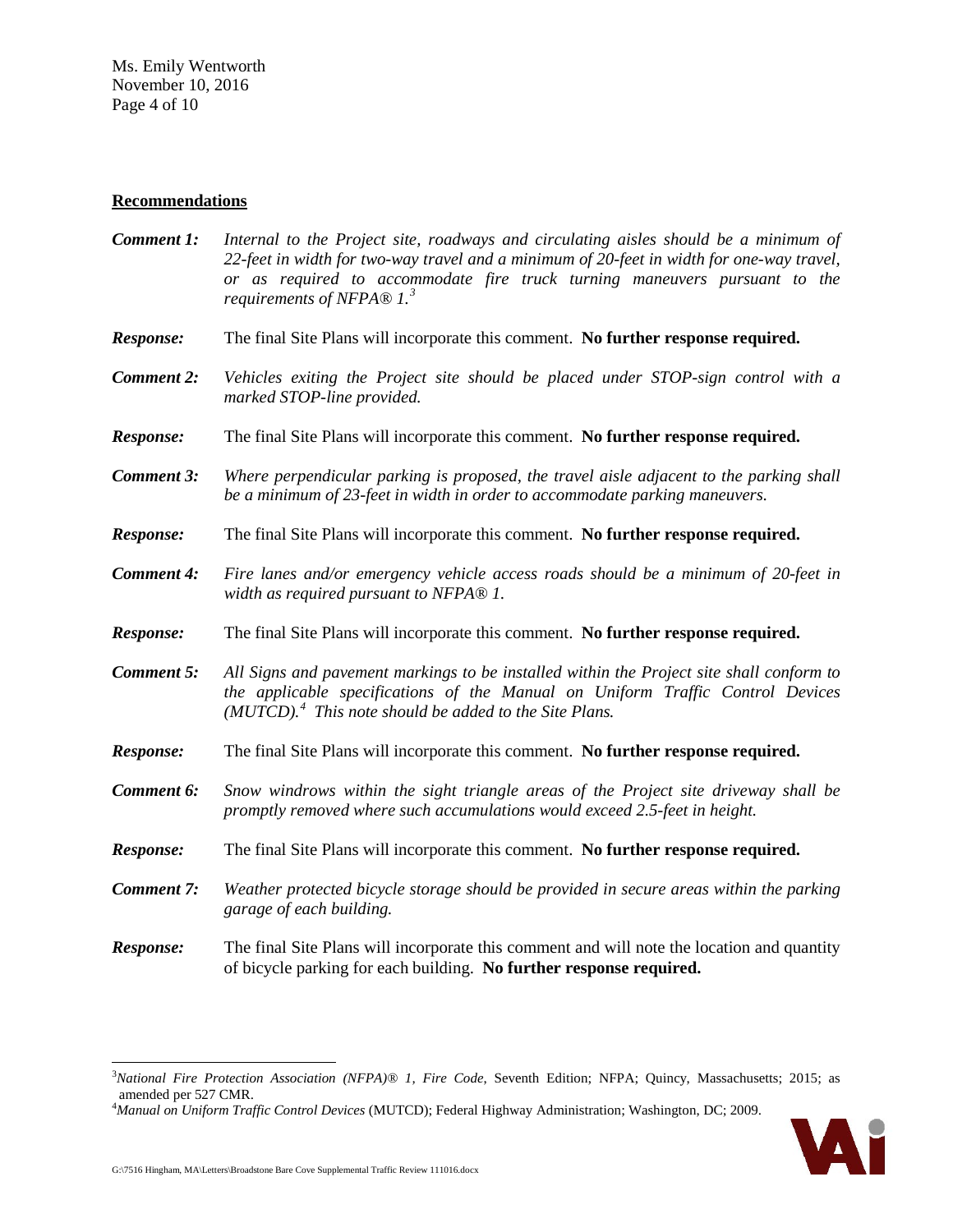Ms. Emily Wentworth November 10, 2016 Page 5 of 10

- *Comment 8: Beal Street/Fottler Road/Tuckers Lane – The Applicant should commit to evaluating alternative improvement plans for the intersection. It is envisioned that this evaluation would include an assessment at a conceptual level of reconfiguring the intersection as a modern roundabout or the implementation of other traffic control measures that are appropriate for the context of the intersection. The results of this evaluation would be summarized in a technical memorandum that would be provided to the Town and include conceptual plans illustrating the alternatives that were evaluated, the resulting traffic operations and the associated cost (preliminary) to implement the improvement measure.*
- *Response:* The Applicant has agreed to provide an assessment of improvement alternatives for the Beal Street/Fottler Road/Tuckers Lane intersection as outlined above. **No further response required.**

*To the extent that the ZBA is inclined to act favorably on the Application, it is suggested that the completion of the intersection improvement assessment be included as a condition of the Comprehensive Permit.*

- *Comment 9: Route 3A/Beal Street – The Applicant should evaluate alternatives to reduce the width of the right-turn slip-ramp from Route 3A eastbound to Beal Street in order to reduce the speed of vehicles transitioning from Route 3A to Beal Street. Alternatively, this evaluation could include the introduction of a raised median along Beal Street between Route 3A and Sgt. William B. Terry Drive that would be similar to the landscaped median that has been constructed south of Sgt. William B. Terry Drive.*
- *Response:* The Applicant's engineer indicated that they will evaluate the transition from Route 3A to Beal Street, the installation of a raised median and other appropriate treatments that are designed to reduce vehicle travel speeds along Beal Street.

*Based on comments that were received at the November 9, 206 public hearing, to the extent that the installation of a raised median is advanced along Beal Street, the median should be designed and located so as not to preclude left-turn movements entering or exiting Lincoln Plaza. In addition and as discussed further herein, the Applicant should investigate the use of the median as a means to facilitate a pedestrian crossing of Beal Street at the Project site driveway so as to afford a connection between the Project and Lincoln Plaza. Advancement of concept plans illustrating potential improvements along the Beal Street corridor should be developed by the Applicant's engineer and presented to the ZBA.*

- *Comment 10: TDM Program – consider adding the following:*
	- − *Residents will be encourage to participate in MassRIDES' NuRide program, which rewards individuals that choose to walk, bicycle, carpool, vanpool or that use public transportation to travel to and from work.*
	- − *Residents will be made aware of the Emergency Ride Home (ERH) program available through MassRIDES, which reimburses employees of a participating MassRIDES employer partner worksite that is registered for ERH and that carpool, take transit, bicycle, walk or vanpool to work.*

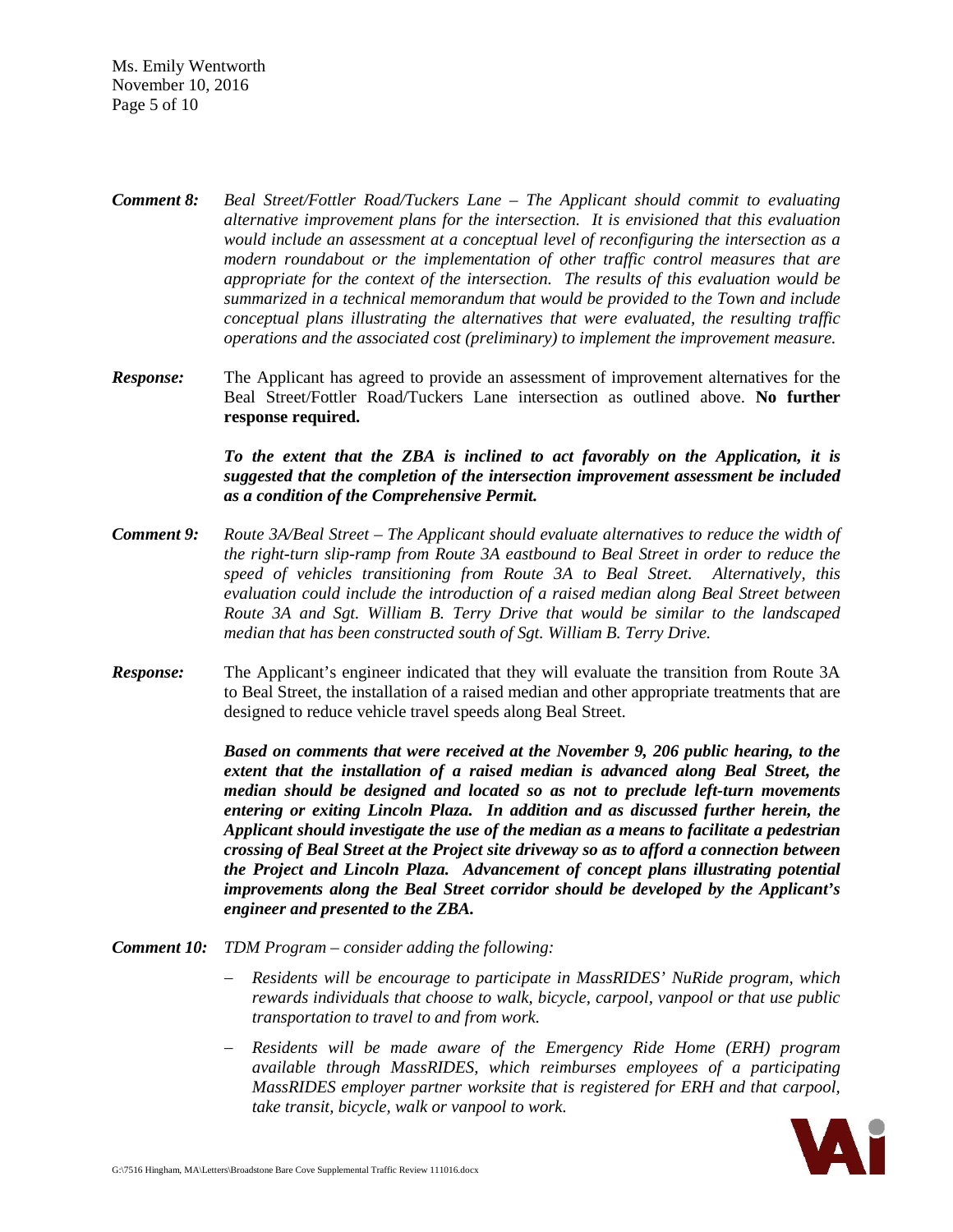Ms. Emily Wentworth November 10, 2016 Page 6 of 10

− *A mail drop should be provided at a central location.*

*Response:* The Applicant has agreed to incorporate the additional measures into the TDM program for the Project. **No further response required.**

# **SITE PLANS**

- *Comment 1: The Applicant's engineer provided a truck turning analysis for the Town of Hingham Fire Department design vehicle (tower truck). The turning analysis demonstrated that the subject vehicle can access and circulate within the Project site in an unimpeded manner; however, we note that the fire truck would need to back-up to exit the drive aisle along the east side of Building 1. A review of this maneuver indicates that the distance exceeds 150-feet and would require that an approved turnaround area be provided in accordance with NFPA® 1. This area should be added to the Site Plans and a revised turning analysis provided.*
- *Response:* The Applicant's engineer will review the back-up maneuver with the Fire Department and will revise the Site Plans as necessary. **No further response required pending receipt of the revised Site Plans.**
- *Comment 2: The Applicant's engineer should provide a turning analysis for an SU-30/40 (small delivery/moving vehicle and trash/recycling vehicle) that demonstrates that the subject vehicle can access and stage in the loading areas without blocking internal circulation. In addition, the analysis should also demonstrate the location and maneuvering required to serve the trash/recycling area.*
- *Response:* The requested truck turning analysis will be provided. **No further response required pending receipt of the truck turning analysis.**
- *Comment 3: It is not clear from the Site Plans if a crosswalk is proposed for crossing Beal Street at the Project site driveway; a wheelchair ramp is shown on the southeast corner. If a crossing is to be provided, the Applicant's engineer should verify that the necessary lines of sight are provided and the design should include curbline extensions (bump-outs) or a raised median (discussion follows), ADA compliant wheelchair ramps on both sides of the crossing and pedestrian crossing warning signs at and in advance of the crossing.*
- *Response:* The Applicant's engineer indicated that a crossing of Beal Street is not proposed at the Project site driveway.

*As discussed previously, the Applicant's engineer should evaluate the introduction of a crossing of Beal Street proximate to the Project site driveway that would provide a more direct connection to Lincoln Plaza for residents of the Project. This crossing would be facilitated by the introduction of a raised median along Beal Street between the Project site and Sgt. William B. Terry Drive, a measure that would also reduce or eliminate U-turns along this segment of Beal Street that are associated with the onstreet parking for Lynch Field. Advancement of concept plans illustrating the design* 

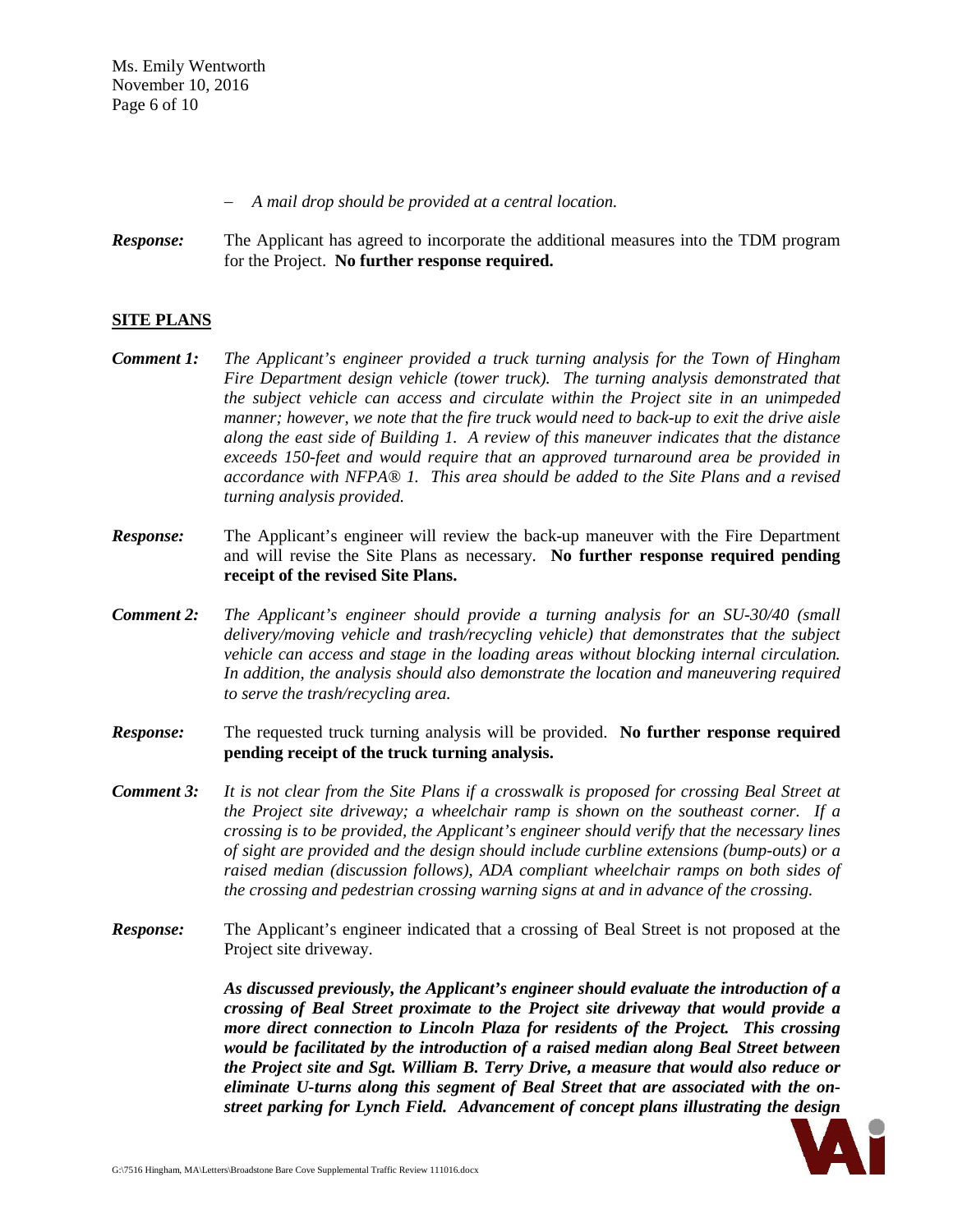## *of potential pedestrian connections should be developed by the Applicant's engineer and presented to the ZBA.*

- *Comment 4: Consideration should be given to providing a sidewalk along the south side of Beal Street between the Project site driveway and the driveway to the Back River Wildlife Sanctuary.*
- *Response:* The Applicant's engineer indicated that a connection to the Wildlife Sanctuary will be provided from within the Project site. **No further response required.**
- *Comment 5: The corner radius for vehicles exiting the Project site should be redesigned as a compound curve and the raised channelizing island extended parallel to and off-set from the edge of the travelled-way on Beal Street in order to reinforce the left-turn restriction while continuing to accommodate fire truck egress. Further, a raised median should be installed along Beal Street extending from the Project site driveway southerly to Sgt. William B. Terry Drive in order to eliminate the potential for U-turn maneuvers along this segment of Beal Street and to reduce travel speeds approaching the Project site driveway. The raised median should be designed and constructed so as to be consistent with the raised median that exists to the south of Sgt. William B. Terry Drive (width and plantings).*
- *Response:* The Applicant's engineer indicated that the Project site driveway will be redesigned as requested and that the Applicant will continue to work with the Town to determine if the installation of a raised median along Beal Street is feasible and reasonable.

*As stated previously, the Applicant's engineer should advance the development of concept plans illustrating the design of potential improvements along the Beal Street corridor for presentation to the ZBA. In addition, the Site Plans should be revised to incorporate the revisions to the design of the Project site driveway.*

- *Comment 6: A "No Left-Turn" sign (graphic symbol) should be installed on Beal Street facing motorists exiting the Project site.*
- *Response:* The Applicant has agreed to add the requested sign to the design of the Project site driveway intersection with Beal Street. **No further response required pending receipt of the revised Site Plans.**
- *Comment 7: A school bus waiting area should be provided within the Project site or at an appropriate location defined in consultation with the Town of Hingham School Department.*
- *Response:* The Applicant's engineer indicated that the Applicant is working with the Town of Hingham School Department to identify the location of the school bus waiting area for the Project.

*Based on the November 8, 2016 correspondence received from the Superintendent of Schools of the Town of Hingham, the School Department has requested that the bus stop be provided at the main entrance to the Project and that accommodations be* 

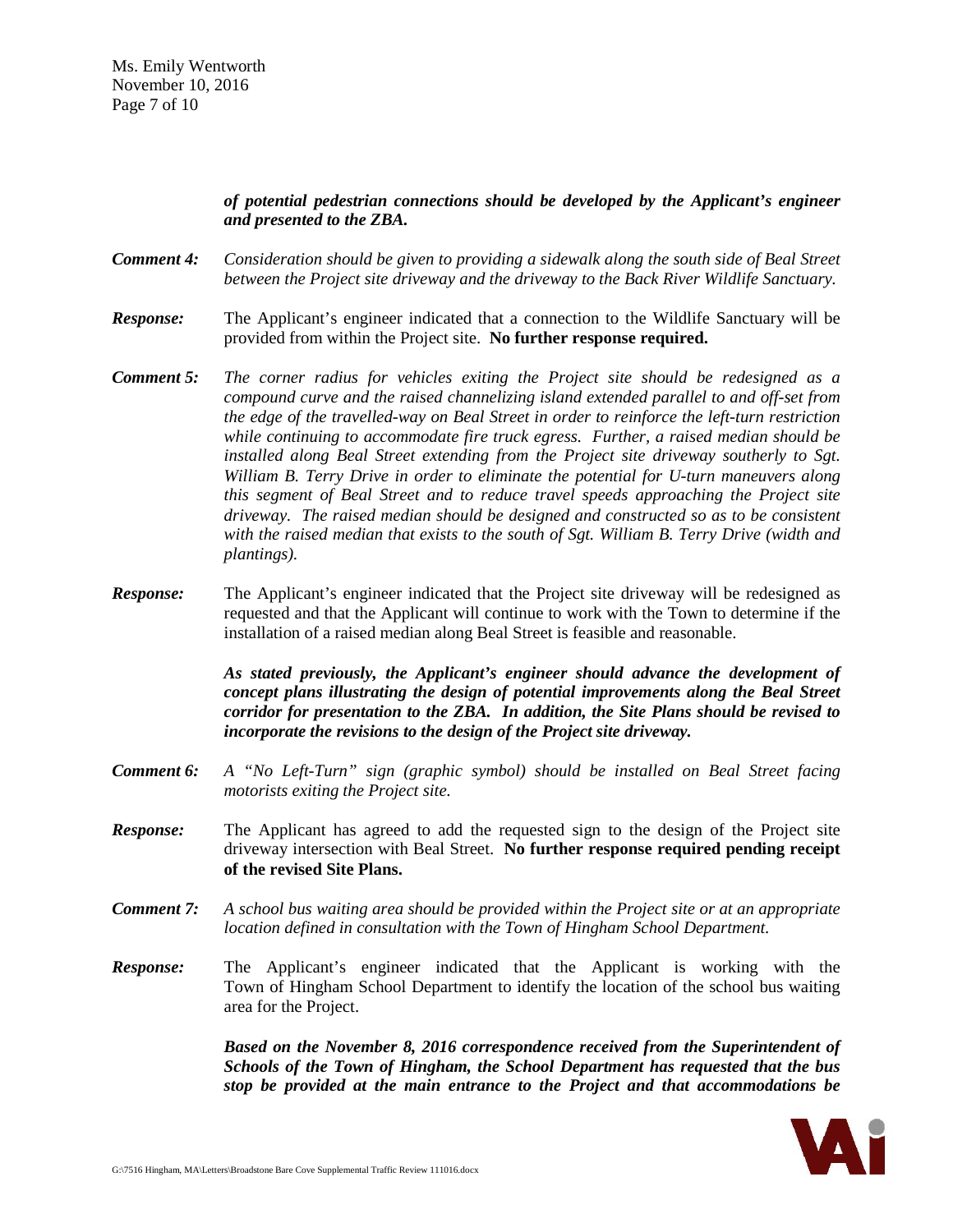### *provided for the bus to turn around. These design features should be incorporated into the design of the Project site driveway and reflected on the revised Site Plans.*

- *Comment 8: The circular drive along the front of Building 2 should be redesigned to increase the width of the travelled-way to 24-feet or the parking should be changed to angle parking to correspond to the one-way direction of travel in order to provide sufficient maneuvering area for vehicles to access the adjacent parking spaces.*
- *Response:* The Applicant's engineer indicated that the Site Plans will be revised accordingly. **No further response required pending receipt of the revised Site Plans.**
- *Comment 9: The sight triangle areas for the Project site driveway intersection with Beal Street should be added to the Site Plans along with a note to indicate: "Signs, landscaping and other features located within the sight triangle areas shall be designed, installed and maintained so as not to exceed 2.5-feet in height. Snow windrows located within the sight triangle areas that exceed 2.5-feet in height or that would otherwise inhibit sight lines shall be promptly removed."*
- *Response:* The Applicant's engineer indicated that the site triangles and the requested note will be added to the Site Plans. **No further response required pending receipt of the revised Site Plans.**
- *Comment 10: A tenant move in/out management plan (narrative) should be provided and reflected in the truck turning analysis for the Project.*
- *Response:* The Applicant's engineer indicated that the requested narrative will be provided and that the pending truck turning analysis will be reflective of the narrative. **No further response required pending receipt of the requested information.**
- *Comment 11: A narrative should be provided describing how trash and recycling will be collected and then picked-up by the contracted hauler.*
- *Response:* The Applicant's engineer indicated that the requested narrative will be provided. **No further response required pending receipt of the requested information.**
- *Comment 12: The Applicant should consider incorporating electric vehicle charging stations into the Project.*
- *Response:* The Applicant's engineer indicated that electric vehicle charging stations will be incorporated into the Project. **No further response required.**

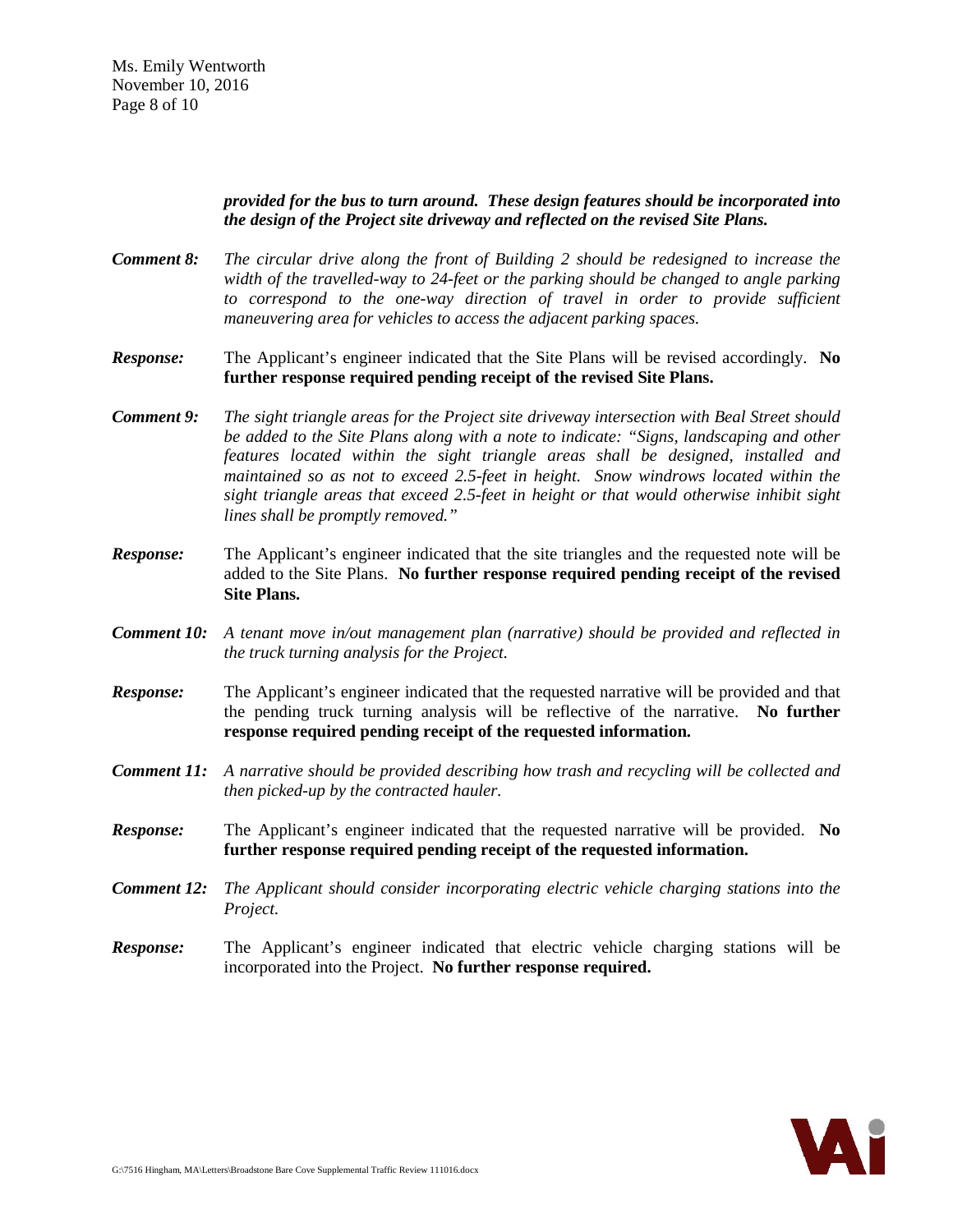Ms. Emily Wentworth November 10, 2016 Page 9 of 10

## **PARKING**

- *Comment: The Applicant's engineer should provide parking demand observations from residential apartment communities in a similar setting with comparable access to public transportation services in order to support the requested waiver from the Zoning By-Law. We note that the parking ratio that is proposed is within the range of values documented by the Institute of Transportation Engineers (ITE)[5](#page-8-0) for an apartment community in a suburban setting.*
- *Response:* The Applicant has submitted revised Site Plans for the Project that reflect the development of 220 residential units with 338 parking spaces, or a parking ratio of 1.54 spaces per unit. In support of this parking ratio, the Applicant's engineer provided parking demand data from nine (9) residential apartment communities located in the Boston Metropolitan Area, seven (7) of which had comparable public transportation access. A review of the parking demand data for the comparable sites indicated that the peak parking demand ratios ranged from 1.27 to 1.43 spaces per unit. Accordingly and with consideration of the ITE parking demand data cited in our original comment, we are in agreement that the proposed parking ratio (1.54 spaces per unit) should be sufficient to accommodate the projected parking demands of the Project. **No further response required.**

### **SUMMARY**

VAI has completed a review of the supplemental materials submitted on behalf of Broadstone Bare Cove Alliance, LLC in support of the proposed Broadstone Bare Cove residential development to be located at 230 Beal Street in Hingham, Massachusetts. This information was prepared in response to the comments that were raised in VAI's November 2, 2016 review letter and consisted of a letter dated November 9, 2016 prepared by VHB on behalf of the Applicant.

Based on our review of the supplemental information submitted in support of the Project, we are satisfied that that Applicant's engineer has addressed the comments that were raised in our review letter pending receipt of the revised Site Plans, truck turning analyses and narratives concerning tenant moves and refuse/recycling. As more fully detailed herein and discussed at the November 9, 2016 public hearing, the Applicant should develop concept plans for improvements to the Beal Street corridor to include provisions for a pedestrian crossing of Beal Street between the Project site and Lincoln Plaza. In addition, suggested conditions of approval relating to specific items have been provided for consideration by the ZBA at the appropriate time. Written responses to our comments should be provided so that we may continue our review of the Project on behalf of the Town.

<span id="page-8-0"></span> <sup>5</sup> <sup>5</sup>Parking Generation, 4<sup>th</sup> Edition; Institute of Transportation Engineers; Washington, D.C.; 2010. Observed parking demand ratios for an apartment community were found to range from 0.59 to 1.94 spaces per dwelling unit, with an average parking demand of 1.23 spaces per dwelling unit and an 85<sup>th</sup> percentile peak parking demand of 1.94 spaces per dwelling unit.